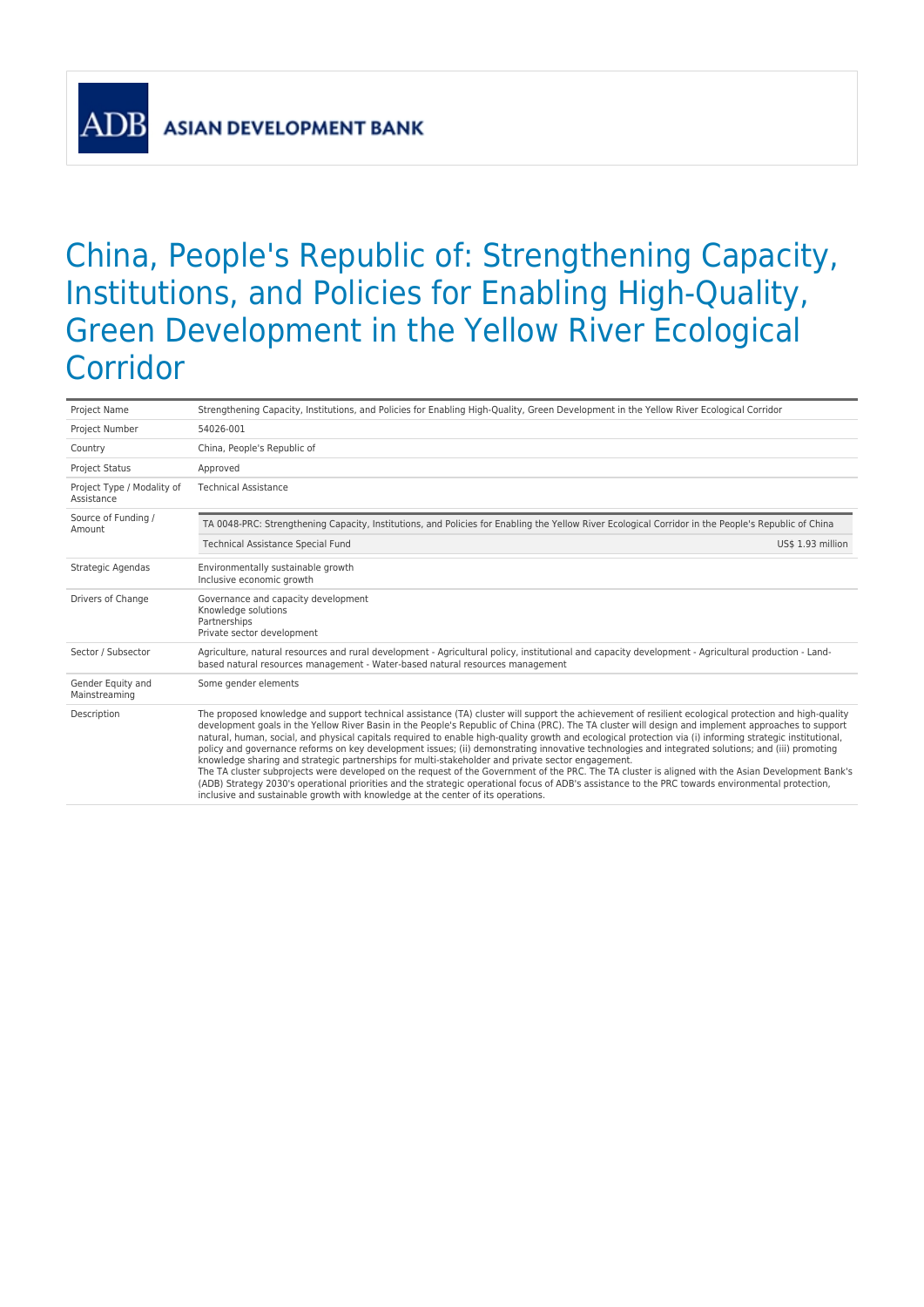| Project Rationale and     |
|---------------------------|
| Linkage to                |
| Country/Regional Strategy |

Yellow River supports multipurpose development in a fragile human-nature system. Granting its name from the Loess\_ fine-grained sediments coloring its waters, the Yellow River runs for 5,464 kilometers, from its source in Bayan Har mountains on the Tibetan Plateau to the Bohai sea. It is the second largest river in the PRC, after the Yangtze, and the sixth longest river in the world. The river covers a basin area of 752,400 square kilometers, crosses nine provinces, is home to around 120 million people, agriculture output contributes to feeding about 12% of the PRC's population, irrigates about 15% of arable land, accounts for 8% of national gross domestic product and supplies water to 66 prefectural-level cities and 340 counties. The river is an important ecological corridor and arterial connection among the Qinghai-Tibet plateau, the Loess plateau and the Northern Plain, playing an irreplaceable role for national ecological, water and food security. Considered one of the most hydrologically complex rivers<br>in the world, its waters carry and deposit about 1.6 billion tons of river\_, with the bed reaching 10 meters above the adjacent plain in the downstream valley. Accounting for only 2% of the country's water resources, the region is severely water scarce and faces extreme climatic conditions, causing destructive droughts and floods. In the past 30 years, the total<br>water resources have reduced by 13.4% (footnote 3). With permafrost ice in the Yellow River's long-term freshwater availability, vital for drinking water and socio-economic development in the basin, is highly under threat. The<br>increase in frequency and intensity of devastating floods, destroying impacts in the short-term. Water stress and scarcity have been further exacerbated due to extensive human development and associated land cover change and extreme soil erosion. Agriculture accounts for about 69.6% of total withdrawal and is the largest consumer of water in the basin. Water<br>resources are further strained due to pollution from agricultural runoff, t discharged into the water streams. In terms of ecological security, more than three-fourths of the total basin area is defined as ecologically fragile. The Yellow River Basin is an important economic hub for the PRC, but it has been facing ever increasing constraints to maintain its current economic<br>function as well as striving to meet its sustainable development potentia coronavirus disease (COVID-19) pandemic. Balanced health of people, animals, and environment are important and crucial precursor for sustainable development. Investing in and promoting high productivity of natural, human, social, and physical capitals, as the building blocks for sustainable<br>development, are crucial to enabling high-quality growth and ecological pro

Water underpins social and economic development. Achieving water security, through balancing the resource as a human basic need and a socioeconomic good, is the entry point for sustained green development and equitable growth across the basin and within the PRC. Despite progresses made in the last 20 years, complex development issues remain unaddressed and have contributed to ongoing severe pressures on the basin's<br>ecology, including pollution and overexploitation of ecosystem services; inadequate p most vulnerable groups (i.e., urban poor, women, and elders) at risk of contracting water-borne diseases; and widening of rural-urban disparity in the<br>less developed provinces. The underpinning causes can be grouped into t potential for innovation, skills development and integrated approaches for sustainable and inclusive rural-urban development; and (iii) inadequate<br>\_knowledge spillover\_ of national, regional, and international best practic

Government strategy. Recognizing these development challenges, the government has promoted its vision of \_ecological civilization\_ to reinforce the symbiosis between economic development and environmental protection. Ongoing national programs such as the Yangtze River Economic Belt (YREB)<br>Development Plan, Rural Vitalization Strategy and the upcoming 14th Five-Year Pl objective for ecological civilization and overall green transformation. This form of green transformation has a stronger focus on high-quality development, people's broader well-being, innovation, urban-rural development cooperation, improved natural resources management and policy<br>reforms for balancing environmental protection and economic growth. Yet river basi requirement for integrated approaches that are multisectoral and inclusive. While the Yellow River has been earmarked as a strategically important core region for supporting long-term sustained green development in the PRC, the health of the river and its ecosystem need prompt action to enable the desired long-term sustained green development in the PRC.

Learning from the YREB programmatic approach and rural vitalization. Building on over \$10 billion investment demonstration projects in the YREB<br>during 2000 2015, ADB has historically played a catalytic role in the Yangtze advantages, ADB set up the YREB programmatic approach (phase one 2017 2020) to support the PRC's YREB Plan with cross-sector and knowledgedriven integrated projects. The fundamental innovation of this approach is its geographic concept of \_corridor\_ encompassing economic, social, and<br>ecological multidimensional linkages. This is a step beyond traditional wat regional public goods. This approach was expanded to support the rural vitalization strategy and is ongoing both in the YREB and other regions. The core principles of these interventions provide highly relevant lessons for addressing the Yellow River Basin's complex challenges. These include the<br>adoption of a whole-of-ecosystem approach by planning across the basin; m communities and livelihoods; the design of institutional frameworks to incentivize long-term financial sustainability for eco-compensation programs and facilitate creation of an enabling environment to achieve the desired social, economic, and environmental outcomes across the basin.

Impact Resilient ecological protection and security in the Yellow River Basin achieved

| Project Outcome                                                     |                                                                                                                                                                                                                                                                                                                                             |  |  |  |
|---------------------------------------------------------------------|---------------------------------------------------------------------------------------------------------------------------------------------------------------------------------------------------------------------------------------------------------------------------------------------------------------------------------------------|--|--|--|
| Description of Outcome                                              | High-quality development opportunities in the Yellow River Basin increased                                                                                                                                                                                                                                                                  |  |  |  |
| Progress Toward Outcome                                             |                                                                                                                                                                                                                                                                                                                                             |  |  |  |
| <b>Implementation Progress</b>                                      |                                                                                                                                                                                                                                                                                                                                             |  |  |  |
| Description of Project Outputs                                      | Strategic institutional, policy and governance reforms on key Yellow River development issues promoted<br>Innovative technologies, approaches and solutions to address development constraints in Yellow River Basin<br>proposed<br>Knowledge sharing, strategic partnerships for multi-stakeholder and private sector engagement supported |  |  |  |
| Status of Implementation Progress (Outputs, Activities, and Issues) |                                                                                                                                                                                                                                                                                                                                             |  |  |  |
| Geographical Location                                               | Nation-wide                                                                                                                                                                                                                                                                                                                                 |  |  |  |
|                                                                     |                                                                                                                                                                                                                                                                                                                                             |  |  |  |
| Summary of Environmental and Social Aspects                         |                                                                                                                                                                                                                                                                                                                                             |  |  |  |
| <b>Environmental Aspects</b>                                        |                                                                                                                                                                                                                                                                                                                                             |  |  |  |
| <b>Involuntary Resettlement</b>                                     |                                                                                                                                                                                                                                                                                                                                             |  |  |  |
| Indigenous Peoples                                                  |                                                                                                                                                                                                                                                                                                                                             |  |  |  |
| Stakeholder Communication, Participation, and Consultation          |                                                                                                                                                                                                                                                                                                                                             |  |  |  |
| During Project Design                                               |                                                                                                                                                                                                                                                                                                                                             |  |  |  |
| During Project Implementation                                       |                                                                                                                                                                                                                                                                                                                                             |  |  |  |
|                                                                     |                                                                                                                                                                                                                                                                                                                                             |  |  |  |
| Responsible ADB Officer                                             | Robertson, Suzanne Kay                                                                                                                                                                                                                                                                                                                      |  |  |  |
| Responsible ADB Department                                          | East Asia Department                                                                                                                                                                                                                                                                                                                        |  |  |  |
| Responsible ADB Division                                            | Environment, Natural Resources & Agriculture Division, EARD                                                                                                                                                                                                                                                                                 |  |  |  |
| <b>Executing Agencies</b>                                           | National Development and Reform Commission<br>No. 38 South Yuetan St.<br>Beijing 100824<br>China                                                                                                                                                                                                                                            |  |  |  |
|                                                                     |                                                                                                                                                                                                                                                                                                                                             |  |  |  |